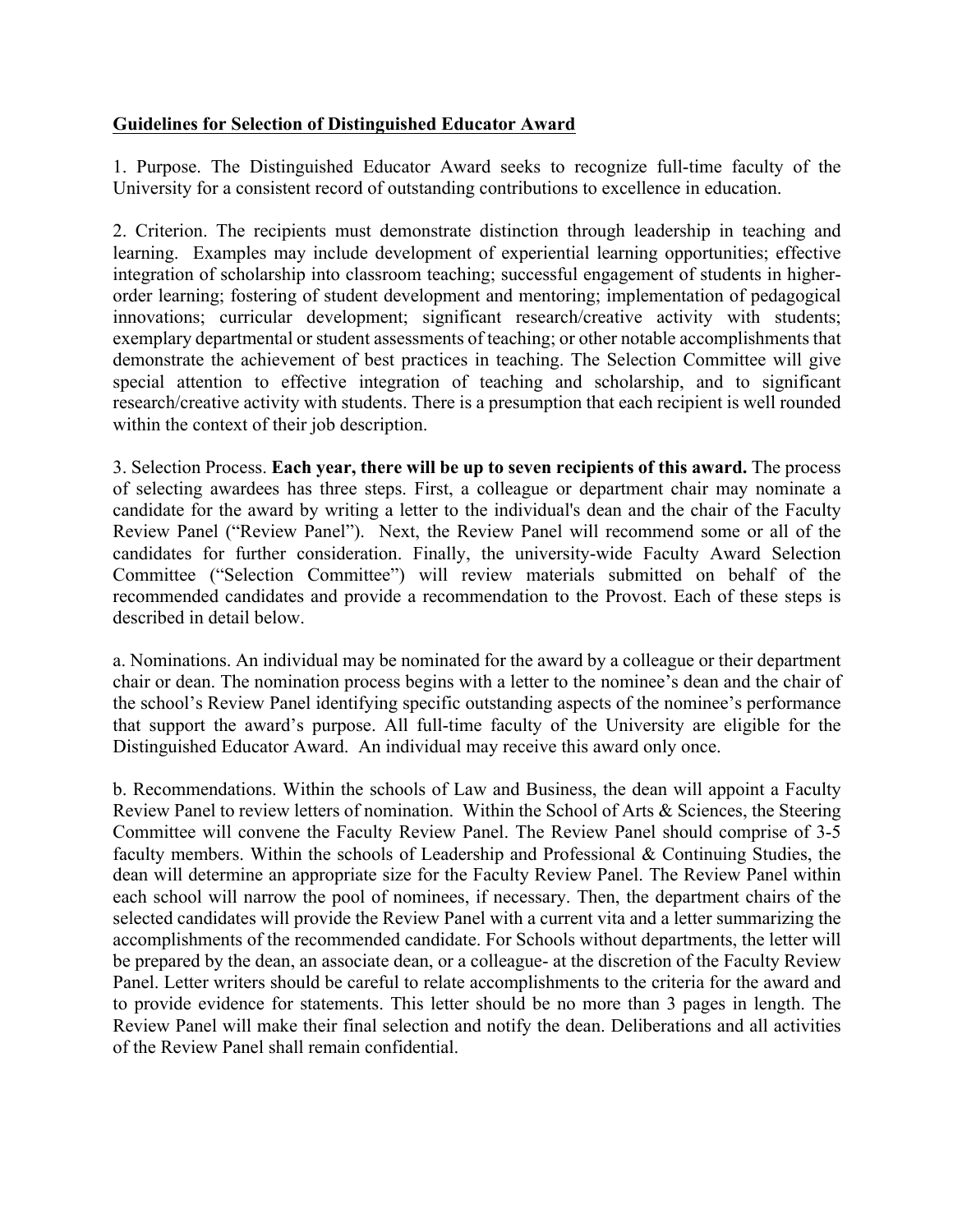In cases where a department chair is nominated for the award, the dean will appoint another representative to prepare the letter to forward to the Review Panel. Chairs may also, at their discretion, correspond with nominees for clarification or additional information.

The number of individuals recommended for the award by each School is suggested to be:

- Professional & Continuing Studies up to 1 candidate
- Leadership up to 1 candidate
- Law up to 2 candidates
- Business up to 2 candidates
- Arts & Sciences up to 6 candidates

These limits are to encourage schools to choose their best candidates for submission to the Selection Committee. Exceptions can be made on a rare occasion; if a school has an unusually large number of outstanding candidates in a given year, the dean should confer with the Selection Committee Chair about the number of nominees that the Committee will accept.

c. Selection. The university-wide Faculty Award Selection Committee will review the nominations submitted by the Review Panels from all schools. The Selection Committee may, at its discretion, request additional information from any individual regarding the candidates. The Selection Committee is charged to simply select the best candidate(s) from the pool of nominees.

Deliberations and all activities of the Selection Committee shall remain confidential. The Selection Committee will forward their recommendation of the best candidate(s) to the Provost of the University for final approval. The Provost will notify the winner(s) and their school dean.

4. Timetable for the Award Process. Key dates for the various steps in the process are as shown below:

- December 1. During the fall semester, but no later than December 1, the Office of the Provost will send a letter to all constituencies named in 3a above, inviting them to submit nominations to the nominee's dean and the chair of the Review Panel.
- January 15. Nominations will be accepted by the school deans and the chair of the Review Panel until January 15. The Review Panel will narrow the pool of nominees, if necessary no later than February 1. The Review Panel will solicit a current vita and a letter summarizing the accomplishments of the selected candidate(s) from the nominee's department chair.
- March 1. Within each school, the chair of the Faculty Review Panel will forward letters of nomination and vitas to all committee members for review by March 1.
- March 15. The Review Panel within each school will make their final selection by March 15. The chair of the Review Panel will notify the dean and supply the Selection Committee with the finalists' packets of nomination letters and vitas. The chair of the Selection